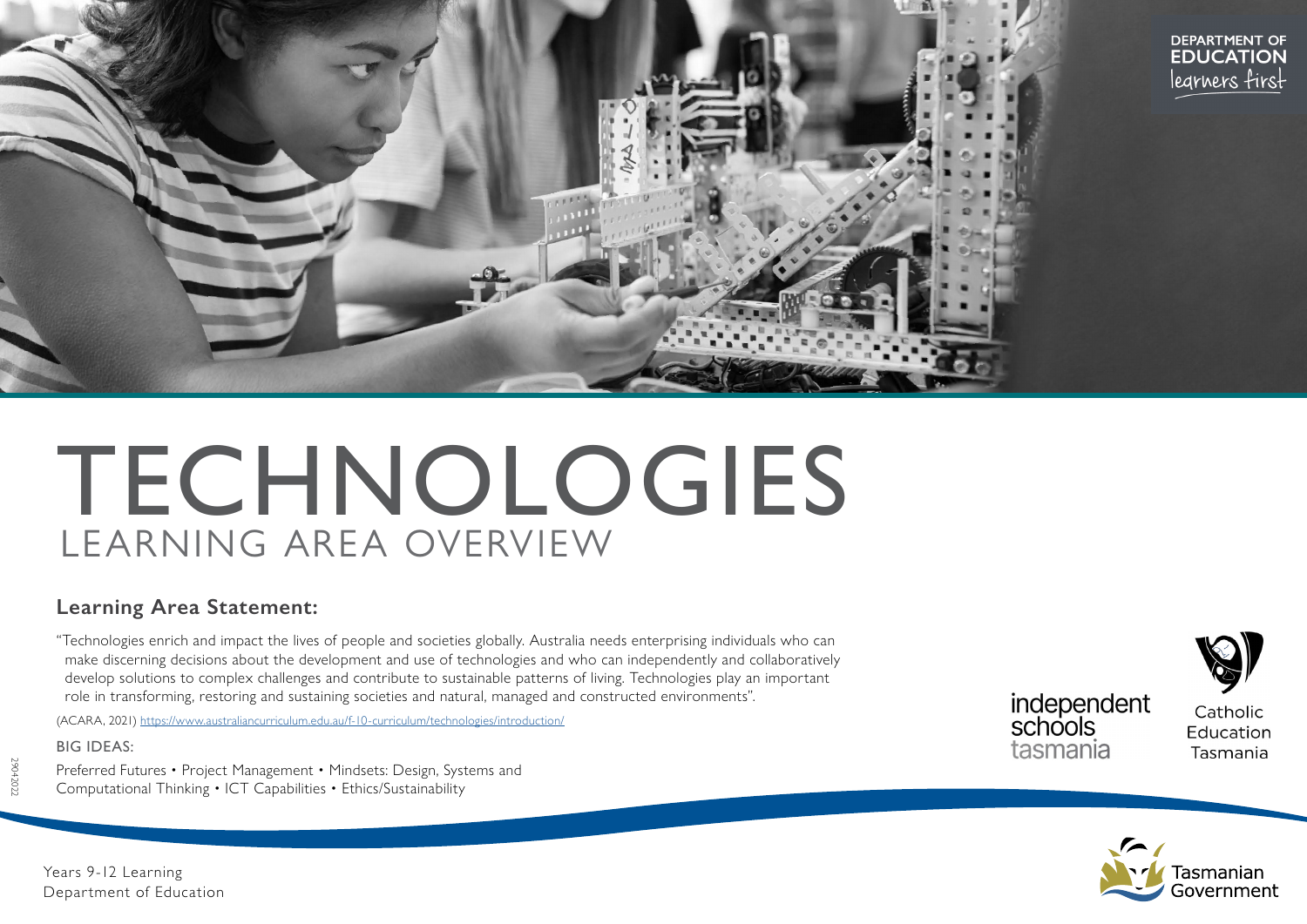# **Planned expiry of current courses\*:**

| <b>EXPIRING</b>                                                                           | <b>EXPIRING</b>          | <b>EXPIRING</b>                                                                                                                                                                        | <b>EXPIRING</b>                                                                                                                                                                                                                  | <b>EXPIRING</b>                                                                                                | <b>EXPIRING</b>                                                                                                                                           | <b>EXPIRING</b> |
|-------------------------------------------------------------------------------------------|--------------------------|----------------------------------------------------------------------------------------------------------------------------------------------------------------------------------------|----------------------------------------------------------------------------------------------------------------------------------------------------------------------------------------------------------------------------------|----------------------------------------------------------------------------------------------------------------|-----------------------------------------------------------------------------------------------------------------------------------------------------------|-----------------|
| <b>END 2021</b>                                                                           | <b>END 2022</b>          | <b>END 2023</b>                                                                                                                                                                        | <b>END 2024</b>                                                                                                                                                                                                                  | <b>END 2025</b>                                                                                                | <b>END 2026</b>                                                                                                                                           | <b>END 2027</b> |
| <b>Engineering Design 2</b><br>Technical Graphics<br>Foundation 2<br>Technical Graphics 3 | <b>Basic Computing 1</b> | Electronics Foundation 2<br>Essential Skills - Using<br>Computers and the<br>Internet 2<br>Computer Science 3<br>Electronics 3<br>Information Systems<br>and Digital<br>Technologies 3 | Workshop Techniques<br>- Introduction 1<br>Food and Cooking Essentials 1<br><b>Computer Applications 2</b><br>Computer Graphics and<br>Design - Foundation 2<br><b>Computer Graphics</b><br>and Design 3<br>Housing and Design 3 | Automotive and<br>Mechanical Technologies 2<br>Design and Production 2<br>Food and Hospitality<br>Enterprise 2 | Preliminary Technologies<br>Stages 1-4<br>Agricultural Enterprise 2<br>Food, Cooking<br>and Nutrition 2<br>Agricultural Systems 3<br>Food and Nutrition 3 | Nil             |

*\* Subject to development, accreditation and course renewal processes*

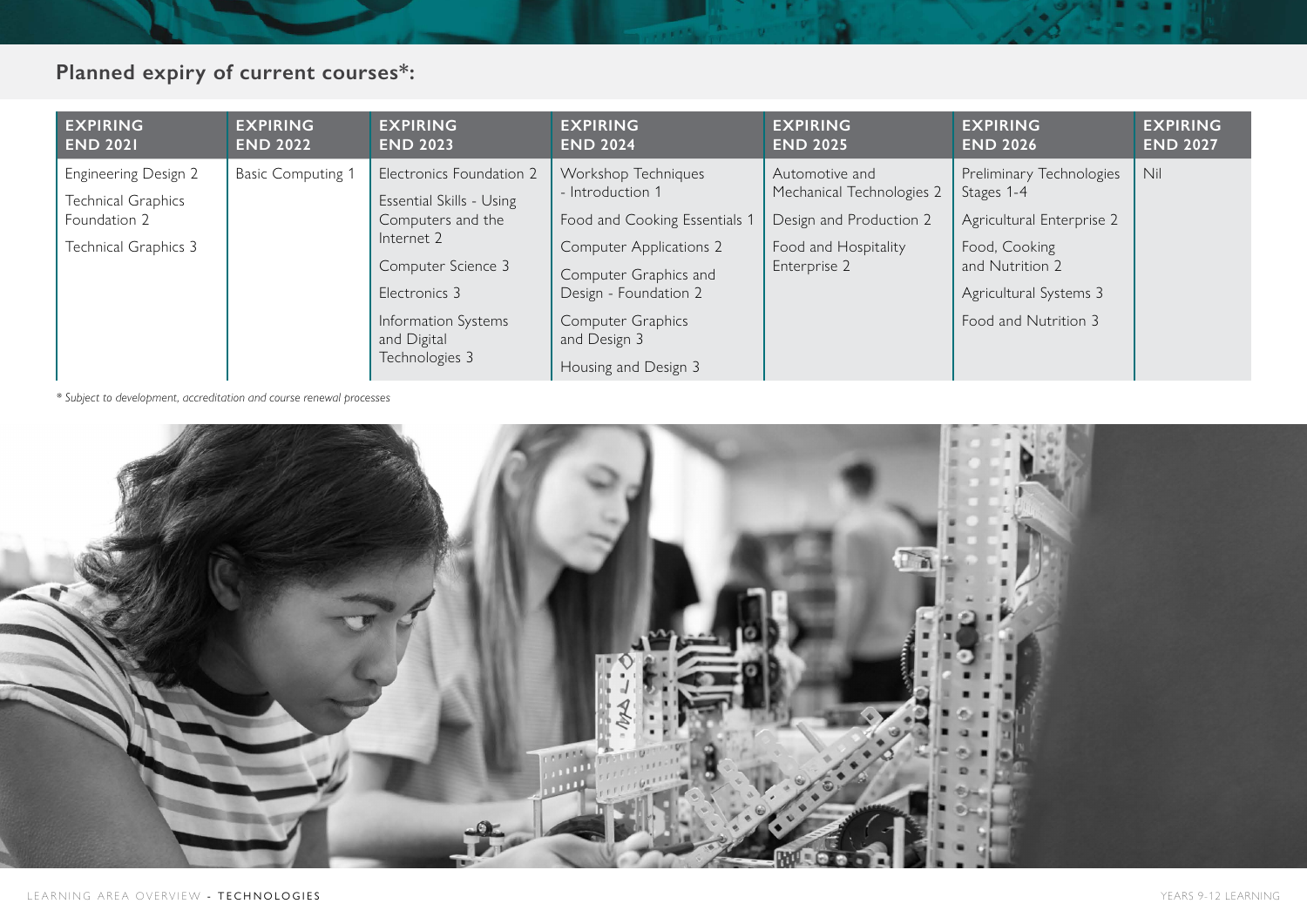## **Current Complementary Offerings Include:**

### **HAP**

- Programming Fundamentals
- Programming
- **UCP** 
	- Object Design

## **CERT I, II, III**

#### Cert I

- Aquaculture
- Agri-food Operations
- Automotive Workshop Practices
- Automotive Vocational Preparation
- Engineering

#### Cert II

- Agriculture
- Aquaculture
- Horticulture
- Hospitality
- Kitchen Operations
- Automotive and Mechanical **Technologies**
- Automotive Servicing
- Engineering Pathways
- Electrotechnology

#### Cert III

- Agriculture
- Hospitality

## **ASBA**

Australian School-based Apprenticeships

An Australian School-based Apprenticeship (ASbA) is a paid, employment-based training arrangement.

Students in Year 10, 11 or 12 are able to combine work, training and education to gain a nationally recognised qualification, usually at Certificate II or III level – across almost every industry sector and training package.

What could an ASbA look like in the Technologies learning area?

This learning area complements ASbA pathways. For example, a learner could be employed as a school-based apprentice one or two days a week in the manufacturing industry.

For further information please visit the Department of Education's Website - [https://www.education.](https://www.education.tas.gov.au/parents-carers/parent-fact-sheets/australian-school-based-apprenticeship-asba/ ) [tas.gov.au/parents-carers/parent](https://www.education.tas.gov.au/parents-carers/parent-fact-sheets/australian-school-based-apprenticeship-asba/ )[fact-sheets/australian-school-based](https://www.education.tas.gov.au/parents-carers/parent-fact-sheets/australian-school-based-apprenticeship-asba/ )[apprenticeship-asba/](https://www.education.tas.gov.au/parents-carers/parent-fact-sheets/australian-school-based-apprenticeship-asba/ )

## **KEY TASMANIAN INDUSTRIES**

- Food and Agribusiness
- Forestry and Related Industries
- Building and Construction
- Advanced Manufacturing
- Renewable Energy
- Information, Communication & **Technology**
- Defence
- Antarctic and Southern Oceans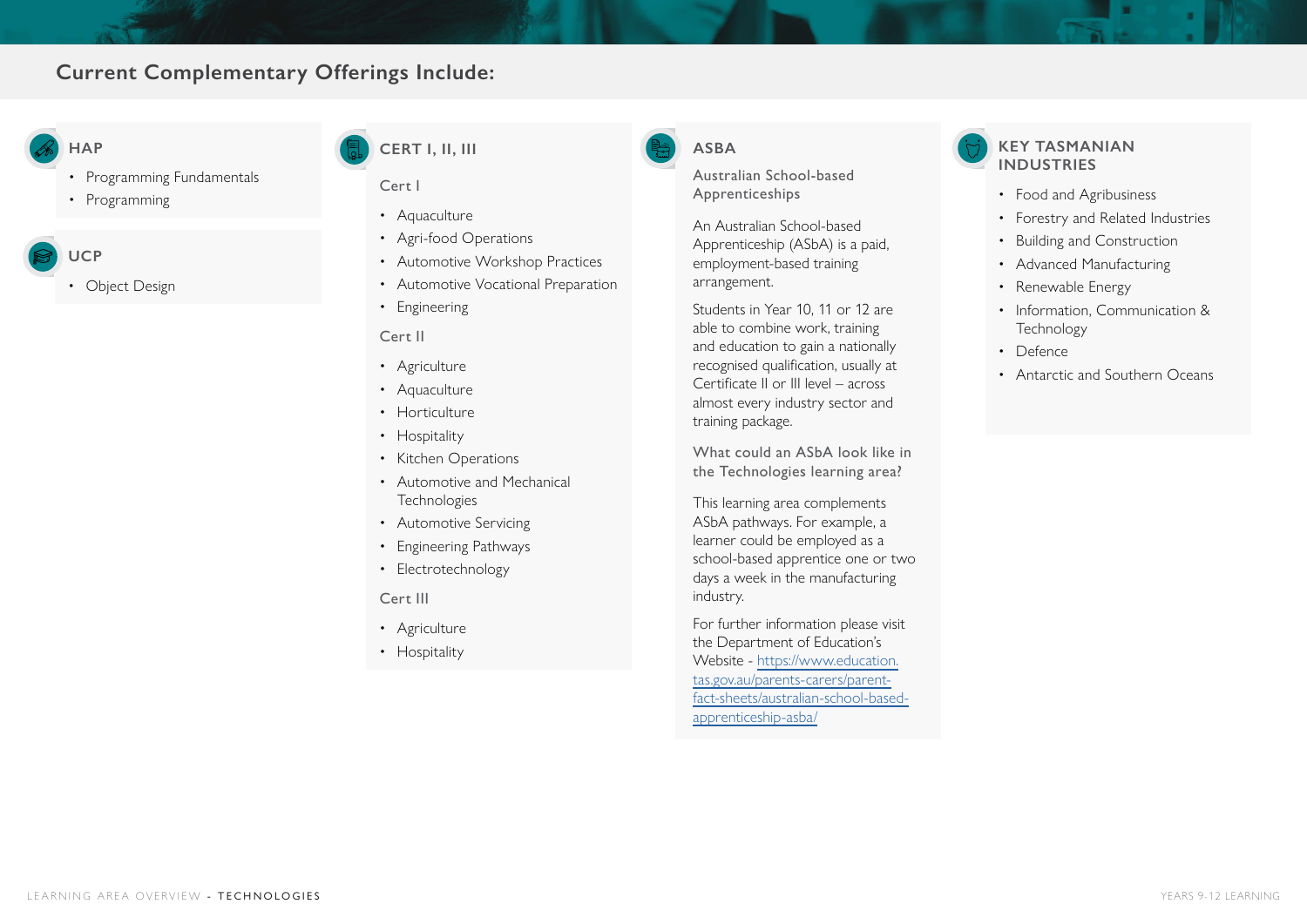# **Planned course provision\***

| <b>PRELIM</b>                   | LEVEL 1               | LEVEL 2                                | LEVEL 3<br>(and further pathways)                        | LEVEL 3/4<br>(and further pathways) |
|---------------------------------|-----------------------|----------------------------------------|----------------------------------------------------------|-------------------------------------|
|                                 |                       | <b>Engineering Design</b>              | <b>Engineering Design</b>                                |                                     |
|                                 |                       | Automotive and Mechanical Technologies | VET Pathway @ Cert 2                                     |                                     |
|                                 | Design and Technology | Design Principles                      | Design Principles - Computer Graphics and Design         |                                     |
|                                 |                       |                                        | Design Principles - Spatial Design                       |                                     |
|                                 |                       | Electronics and Advanced Technologies  | Electronics and Advanced Technologies                    |                                     |
| <b>Preliminary Technologies</b> |                       | Materials Design and Production        | <b>UCP Object Design</b>                                 |                                     |
| $(Stages 1 - 4)$                | Digital Projects      | Essential Skills Digital Literacy (5)  |                                                          |                                     |
|                                 |                       |                                        | Digital Technologies - Computer Science                  |                                     |
|                                 |                       | Digital Technologies                   | Digital Technologies - Digital Management and Leadership |                                     |
|                                 |                       | Agriculture                            | Agriculture                                              |                                     |
|                                 | Food and Agriculture  | Food and Nutrition                     | Food and Nutrition                                       |                                     |
|                                 |                       | Food and Hospitality                   | VET Pathway @ Cert 2                                     |                                     |

#### KEY - Focus Areas

| Transdisciplinary Projects | <b>Professional Studies</b> |
|----------------------------|-----------------------------|
| Work-based Learning        | <b>Personal Futures</b>     |

Discipline-based Study**College** 

\* Subject to development, accreditation and course renewal processes. † An alternative for Computer Applications will be developed as part of the Life Ready Learner module suite. View the Planned Course

Provision Document for details.

# **Current pathways in – pathways out**

| <b>PATHWAYS IN</b>                                                                                                                                                                                                                                |                                                                                                                                                                                                                                                  | <b>PATHWAYS OUT</b>                                                                                                                                                                                                                                                                                                                                                                                       |  |  |  |  |
|---------------------------------------------------------------------------------------------------------------------------------------------------------------------------------------------------------------------------------------------------|--------------------------------------------------------------------------------------------------------------------------------------------------------------------------------------------------------------------------------------------------|-----------------------------------------------------------------------------------------------------------------------------------------------------------------------------------------------------------------------------------------------------------------------------------------------------------------------------------------------------------------------------------------------------------|--|--|--|--|
| Australian Curriculum<br>Learners can study Design and<br>Technologies, and Digital Technologies<br>as part of the Year 9 and 10 Band of the<br>Australian Curriculum: Technologies <sup>§</sup> .<br><sup>§</sup> Technologies curriculum is not | Australian Curriculum - Packages of Learning<br>Packages of Learning are aligned to an identified<br>growth industry and adopt an integrated<br>approach to teaching the Australian Curriculum<br>in years 9 and 10.<br>• Advanced Manufacturing | The Technologies - Design and Digital courses may provide a pathway to certificate or<br>diploma courses offered by TasTAFE and/ or through a private provider, such as:<br>Design:<br>Digital:<br>• Digital specialisation courses<br>• Food specialisation courses<br>• Materials specialisation courses<br>• Software specialisation<br>Automotive and engineering specialisation courses<br>$\bullet$ |  |  |  |  |
| mandatory at Years 9 and 10<br>https://www.australiancurriculum.edu.<br>au/f-10-curriculum/technologies                                                                                                                                           | Agriculture, Food & Natural Resources<br>Architecture & Construction<br>Hospitality & Tourism                                                                                                                                                    | • Agriculture, Aquaculture and Horticulture courses<br>Pathways to Tertiary study<br>The University of Tasmania has a broad range of offerings at both undergraduate and<br>postgraduate level for learners in the Technologies area.                                                                                                                                                                     |  |  |  |  |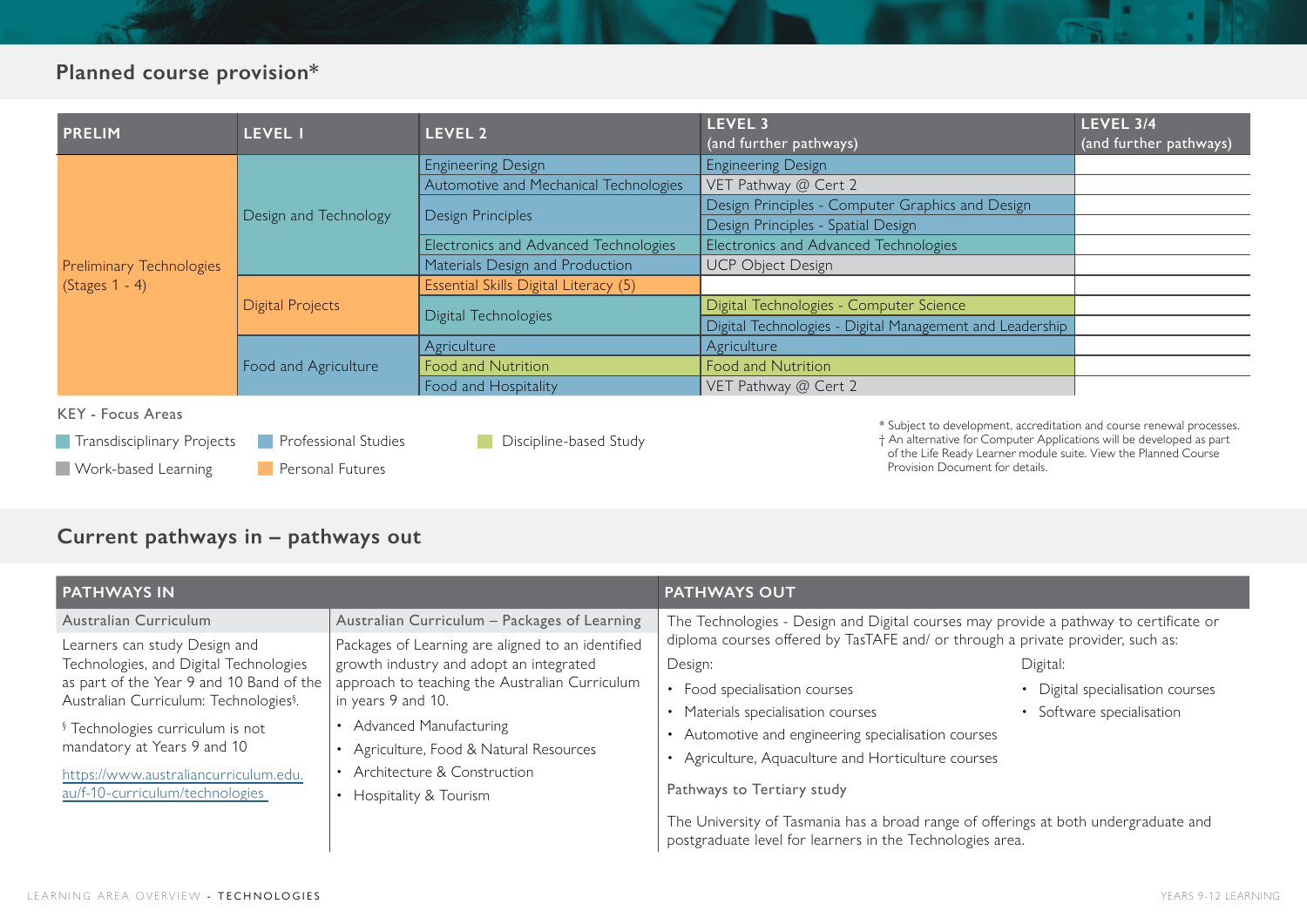## **Curriculum priorities**



#### **ENGAGEMENT**

Strengthening engagement for learners with innovative curriculum at point of need and place

## **PATHWAYS**

冨

Strengthening pathways for learners through a tailored and future-focussed curriculum that leads into further education, training and work



#### **WORK AND LIFE**

Preparing learners for work and life with contemporary curriculum that leads to productive and fulfilling lives

## **Planned course provision by year\***

## 2022

| <b>PRELIM</b>               | LEVEL I                          | LEVEL 2                                                                        | LEVEL 3 (and further pathways) | LEVEL 3/4 (and further pathways) |
|-----------------------------|----------------------------------|--------------------------------------------------------------------------------|--------------------------------|----------------------------------|
|                             |                                  | <b>Engineering Design</b>                                                      |                                |                                  |
|                             |                                  | Automotive and Mechanical Technologies (15)                                    |                                |                                  |
|                             | Workshop Techniques              | Computer Graphics and Design Foundation (15) Computer Graphics and Design (15) |                                |                                  |
|                             | Introduction (10)                |                                                                                | Housing and Design (15)        |                                  |
| Preliminary<br>Technologies |                                  | Electronics Foundation (15)                                                    | Electronics (15)               |                                  |
|                             |                                  | Design and Production (15)                                                     | <b>UCP Object Design</b>       |                                  |
|                             | Basic Computing (10)             | Essential Skills - Using Computers                                             |                                |                                  |
| $(Stages 1 - 4)$            |                                  | and the Internet (5)                                                           |                                |                                  |
|                             |                                  | Computer Applications (5)                                                      | Computer Science (15)          |                                  |
|                             |                                  | Agricultural Enterprise (15)                                                   | Information Systems and        |                                  |
|                             |                                  |                                                                                | Digital Technologies (15)      |                                  |
|                             |                                  | Food Cooking and Nutrition (15)                                                | Agricultural Systems (15)      |                                  |
|                             | Food and Cooking Essentials (10) | Food and Hospitality Enterprise (15)                                           | Food and Nutrition (15)        |                                  |

\* Subject to development, accreditation and course renewal processes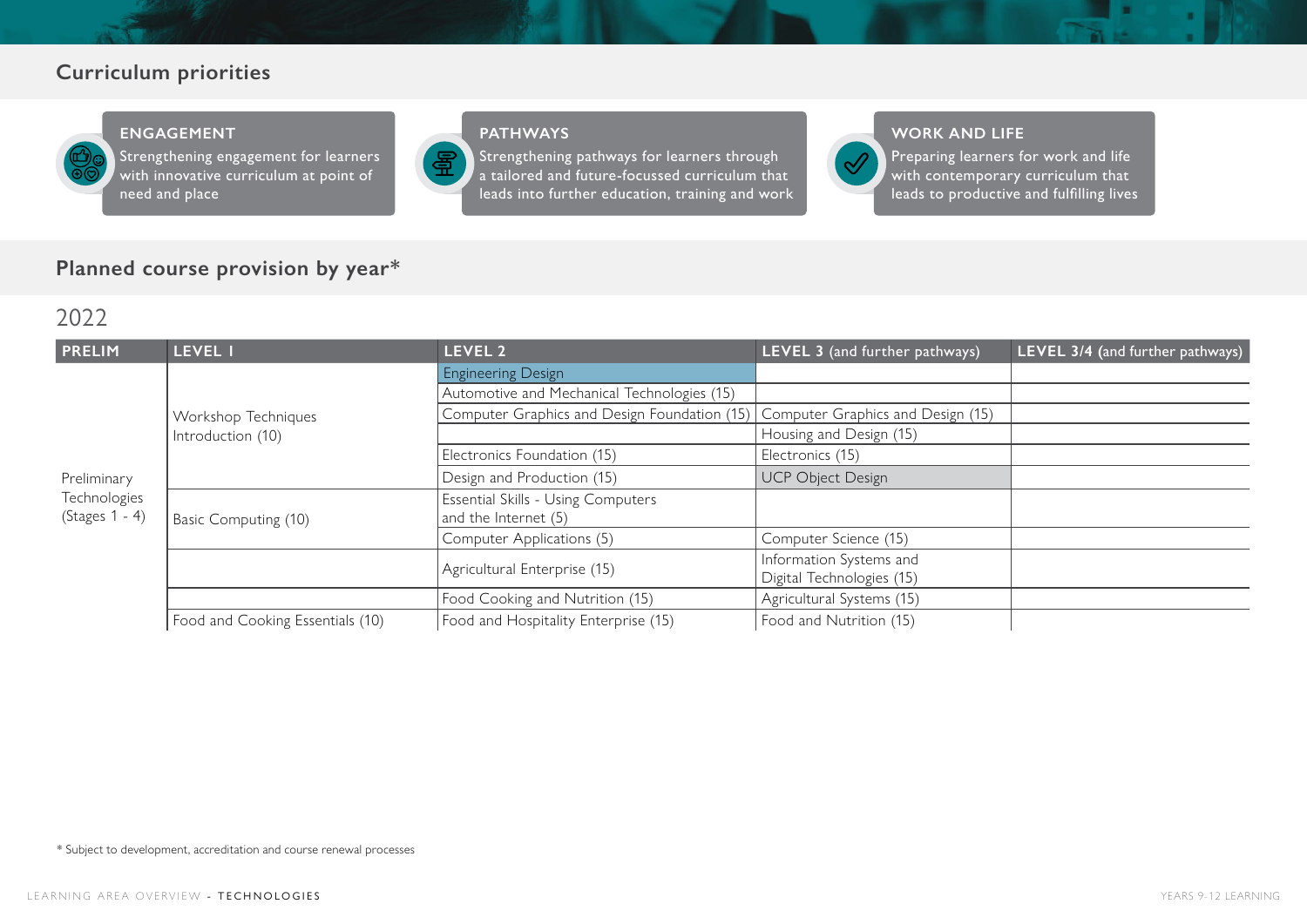# **Planned course provision by year\***

## 2023

| <b>PRELIM</b>            | <b>LEVEL I</b>          | LEVEL <sub>2</sub>                     | LEVEL 3 (and further pathways)    | LEVEL 3/4 (and further pathways) |
|--------------------------|-------------------------|----------------------------------------|-----------------------------------|----------------------------------|
|                          |                         | <b>Engineering Design</b>              | <b>Engineering Design</b>         |                                  |
|                          |                         | Automotive and Mechanical              |                                   |                                  |
|                          |                         | Technologies (15)                      |                                   |                                  |
|                          | Workshop Techniques     | Computer Graphics and Design           | Computer Graphics and Design (15) |                                  |
|                          | Introduction (10)       | Foundation (15)                        |                                   |                                  |
|                          |                         |                                        | Housing and Design (15)           |                                  |
| Preliminary Technologies |                         | Electronics Foundation (15)            | Electronics (15)                  |                                  |
|                          |                         | Design and Production (15)             | <b>UCP Object Design</b>          |                                  |
| $(Stages 1 - 4)$         | <b>Digital Projects</b> | Essential Skills - Using Computers and |                                   |                                  |
|                          |                         | the Internet $(5)$                     |                                   |                                  |
|                          |                         | Computer Applications (5)              | Computer Science (15)             |                                  |
|                          |                         | Agricultural Enterprise (15)           | Information Systems and Digital   |                                  |
|                          |                         |                                        | Technologies (15)                 |                                  |
|                          | Food and Cooking        | Food Cooking and Nutrition (15)        | Agricultural Systems (15)         |                                  |
|                          | Essentials (10)         | Food and Hospitality Enterprise (15)   | Food and Nutrition (15)           |                                  |

## 2024

| <b>PRELIM</b>            | LEVEL I                 | LEVEL 2                               | LEVEL 3 (and further pathways)        | LEVEL 3/4 (and further pathways) |
|--------------------------|-------------------------|---------------------------------------|---------------------------------------|----------------------------------|
|                          |                         | <b>Engineering Design</b>             | <b>Engineering Design</b>             |                                  |
|                          |                         | Automotive and Mechanical             | Computer Graphics and Design (15)     |                                  |
|                          | Workshop Techniques     | Technologies (15)                     |                                       |                                  |
|                          | Introduction (10)       | Computer Graphics and Design          | Housing and Design (15)               |                                  |
|                          |                         | Foundation (15)                       |                                       |                                  |
|                          |                         | Electronics and Advanced Technologies | Electronics and Advanced Technologies |                                  |
|                          |                         | Design and Production (15)            | UCP Object Design                     |                                  |
| Preliminary Technologies | <b>Digital Projects</b> | Essential Skills Digital Literacy (5) |                                       |                                  |
| $(Stages 1 - 4)$         |                         | Computer Applications (5)             |                                       |                                  |
|                          |                         |                                       | Digital Technologies - Computer       |                                  |
|                          |                         | Digital Technologies                  | Science                               |                                  |
|                          |                         |                                       | Digital Technologies - Digital        |                                  |
|                          |                         |                                       | Management and Leadership             |                                  |
|                          |                         | Agricultural Enterprise (15)          | Agricultural Systems (15)             |                                  |
|                          | Food and Cooking        | Food Cooking and Nutrition (15)       | Food and Nutrition (15)               |                                  |
|                          | Essentials (10)         | Food and Hospitality Enterprise (15)  |                                       |                                  |

\* Subject to development, accreditation and course renewal processes.

† A replacement for Computer Applications will be developed as part of the Life Ready Learner module suite. View the Planned Course Provision Document for details.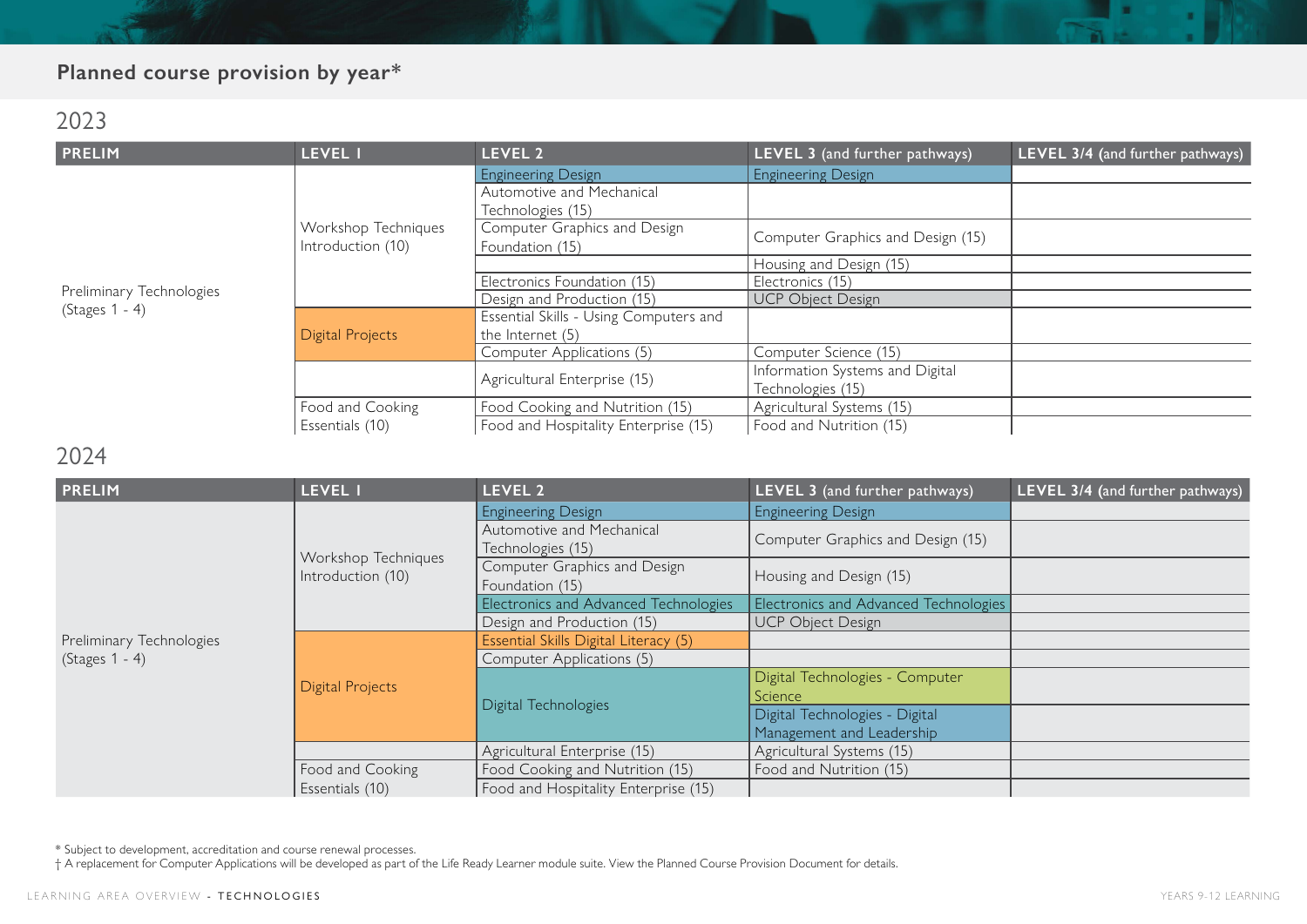# **Planned course development activity by year\***

# 2022

| Early Development                                     | Development and<br>Accreditation                              | Resource Development and<br>Professional Learning | Implementation       |             | <b>NO LONGER AVAILABLE</b>                  |
|-------------------------------------------------------|---------------------------------------------------------------|---------------------------------------------------|----------------------|-------------|---------------------------------------------|
| <b>TRANCHE 3</b>                                      | <b>TRANCHE 2</b>                                              | TRANCHE IB                                        | <b>TRANCHE IA</b>    | <b>TYPE</b> |                                             |
| 1 Design and Technology                               | 2 Digital Technologies                                        | Digital Projects                                  | 2 Engineering Design |             | Engineering Design (EDN215118)              |
| 1 Food and Agriculture                                | 2 Electronics and Advanced Technologies                       | 3 Engineering Design                              |                      |             | Technical Graphics - Foundation (TEG215120) |
| 2 Design Principles                                   | 2 Essential Skills Digital Literacy                           |                                                   |                      |             | Technical Graphics (TEG315120)              |
| 3 Design Principles - Computer<br>Graphics and Design | 3 Digital Technologies - Computer Science                     |                                                   |                      |             |                                             |
| 3 Design Principles: Spatial<br>Design                | 3 Digital Technologies - Digital<br>Management and Leadership |                                                   |                      |             |                                             |
|                                                       | 3 Electronics and Advanced Technologies                       |                                                   |                      |             |                                             |

# 2023

| <b>Early Development</b>                    | Development and<br>Accreditation                      | Resource Development and<br>Professional Learning             | Implementation       |             | <b>NO LONGER AVAILABLE</b>  |
|---------------------------------------------|-------------------------------------------------------|---------------------------------------------------------------|----------------------|-------------|-----------------------------|
| <b>TRANCHE 4</b>                            | <b>TRANCHE 3</b>                                      | <b>TRANCHE 2</b>                                              | TRANCHE IB           | <b>TYPE</b> |                             |
| 2 Automotive and Mechanical<br>Technologies | Design and Technology                                 | 2 Digital Technologies                                        | Digital Projects     |             | Basic Computing (ICT110114) |
| 2 Materials Design and<br>Production        | Food and Agriculture                                  | 2 Electronics and Advanced<br>Technologies                    | 3 Engineering Design | ×           |                             |
| 2 Food and Hospitality                      | 2 Design Principles                                   | 2 Essential Skills Digital<br>Literacy                        |                      |             |                             |
|                                             | 3 Design Principles - Computer Graphics<br>and Design | 3 Digital Technologies -<br>Computer Science                  |                      |             |                             |
|                                             | 3 Design Principles - Spatial Design                  | 3 Digital Technologies - Digital<br>Management and Leadership |                      |             |                             |
|                                             |                                                       | 3 Electronics and Advanced<br>Technologies                    |                      |             |                             |

KEY - Type

Evolution of previously existing TASC-Accredited Course New Contemporary Course

\* Subject to development, accreditation and course renewal processes.